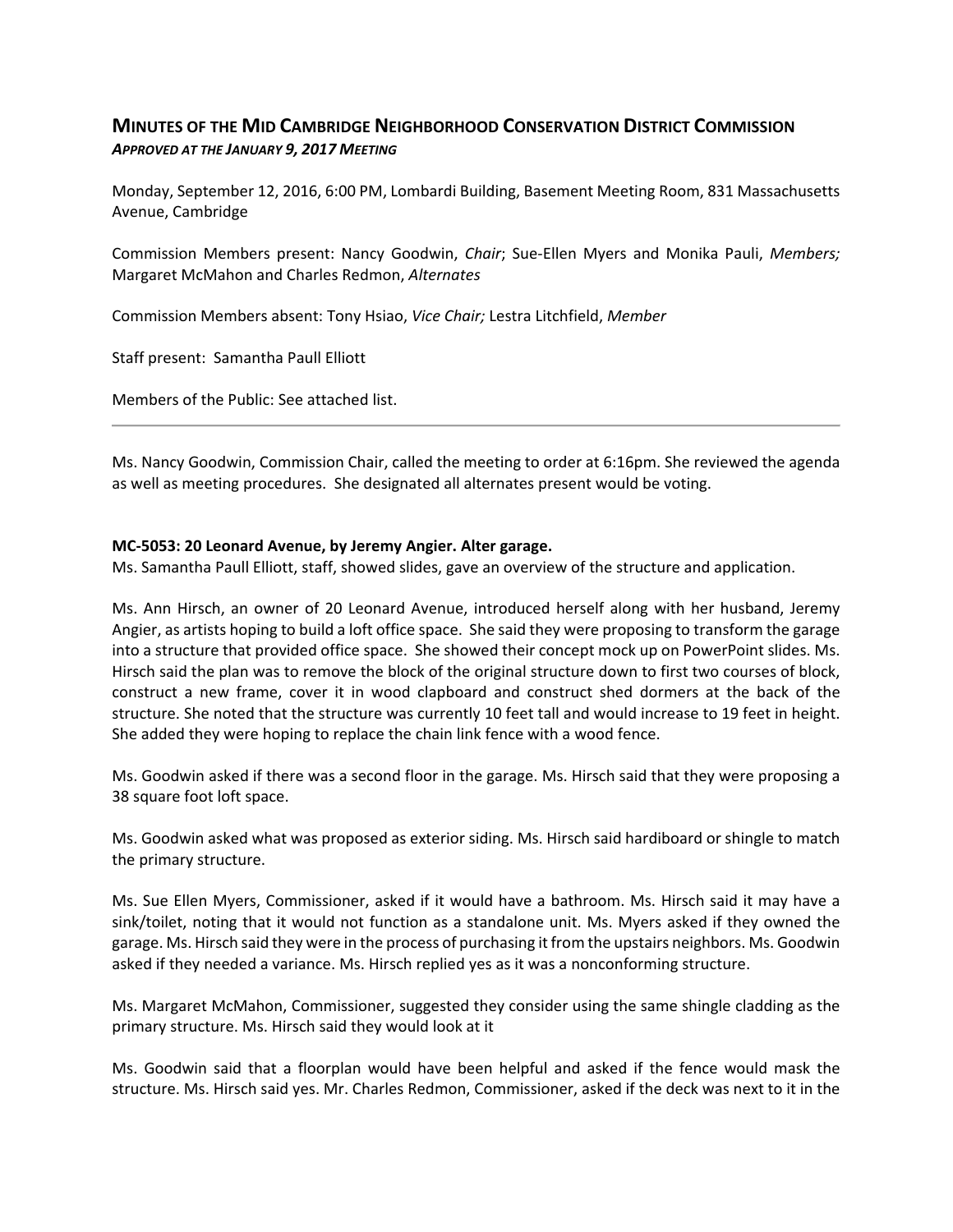backyard. Ms. Hirsch replied yes and that the studio would open on to the garden. Mr. Redmon asked if they had considered how much shade this would add to the backyard. Ms. Hirsch said yes and noted that the backyard was almost completed shaded as it was.

Ms. Goodwin asked for questions of fact from the public – there were none. She asked for commentsfrom the public – there were none.

Ms. Goodwin noted that the Commission did not generally support the use of hardiboard.

Ms. Monika Pauli, Commissioner, said that it appeared that the pitch on the garage was steeper than the existing and that the proposed garage's pitch should better relate to the primary structure. Ms. Hirsch said they were hoping to have the additional height for the loft space. Mr. Redmon suggested slightly adding to the height to be able to reduce the pitch. Ms. Pauli agreed. Ms. Hirsch said they could do that.

Ms. Goodwin said that if the Commission granted approval, the applicant would be required to return to staff with final plans after the project was through the zoning process. Ms. Hirsch agreed.

Mr. Redmon made a motion to approve the general proposal as submitted with the condition that they return to staff with final detailed plans and a landscape plan after zoning review. Ms. Myers seconded the motion. The motion was approved 5‐0.

*Ms. Pauli recused herself and joined the audience as an abutter.*

**MC‐5054: 334 Harvard Street, by Akelius. Renovate exterior, replace windows, alter balcony railings,** construct new entry, install solar panels or green roof, construct railing for roof deck, and alter barrel **roof.**

Ms. Elliott showed slides, gave an overview of the structure and application.

Mr. David Wilkins, representative with Centerpoint Architects, introduced himself and Edward "Ted" Davis of Akelius, the owners. Mr. Wilkins said the proposal was to renovate the structure and increase energy efficiency. He noted that the property had deferred maintenance, which increased the scope to include extensive masonry repair, in addition to the removal of AC units, alteration of the front entrance, replacement of the concrete block fence, addition of greenery along the fence edge, window replacement, replace balcony railings, repair of the barrel vault roof, repair the roof deck, install solar panels, and install a green roof.

Mr. Redmon asked if they were proposing a grade change. Mr. Wilkins replied about a foot and a half.

Ms. Goodwin asked if they were staying apartments or if they were being converted into condominiums. Mr. Davis replied that they were staying apartments. He added that the company chose the property to renovate as a long term investment.

Ms. Myers asked what was proposed for the entrance to the lobby. Mr. Davis reviewed the plans and noted that the proposed glass extension would end just before the edge of the existing masonry fence. Mr. Redmon asked if those fences were for ground floor units. Mr. Davis replied yes.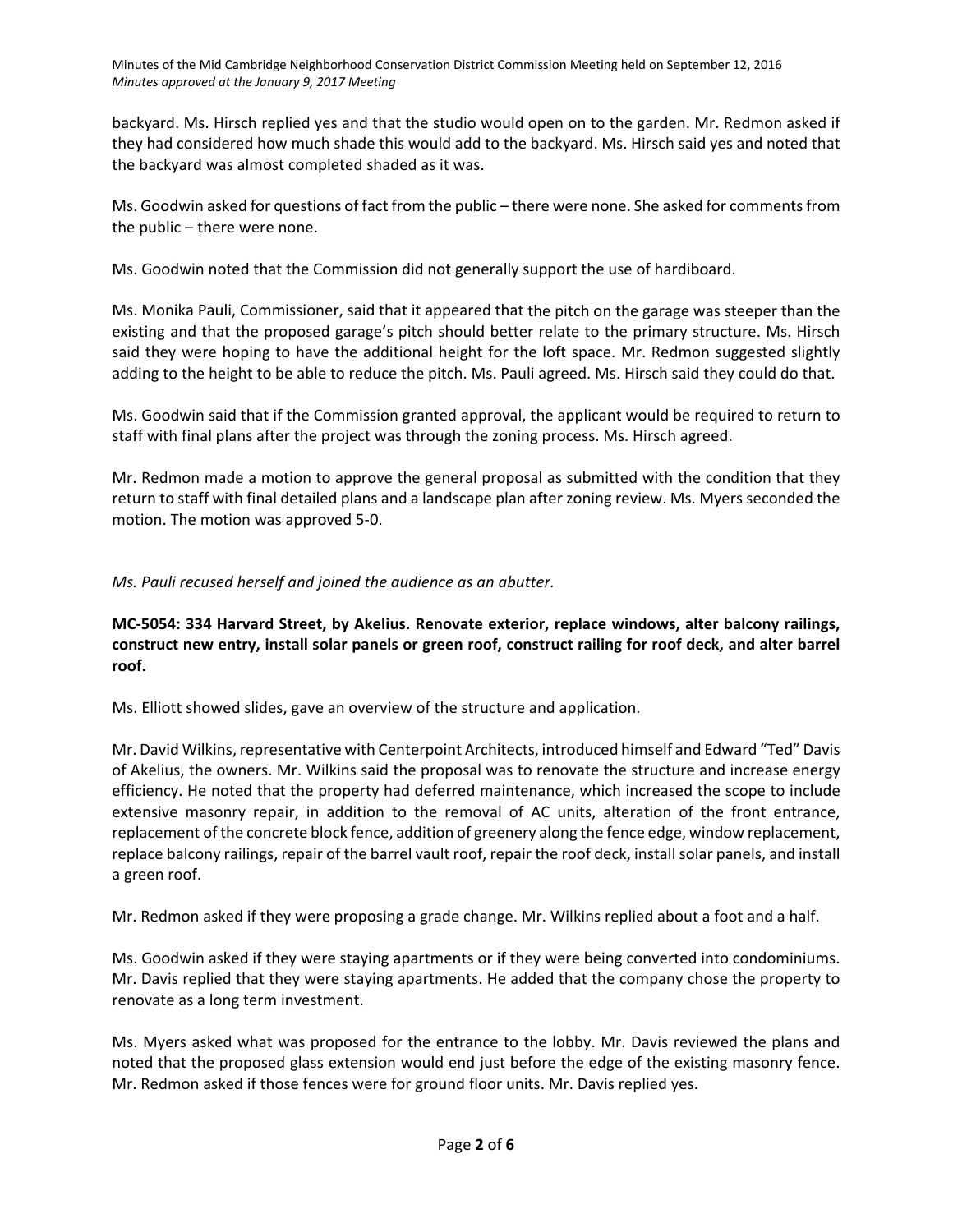Ms. Goodwin asked for questions from the public.

Ms. Carleen Roberts, resident at 47 Roberts Road, asked how the renovations would be completed with tenants living there. Mr. Davis replied that they would be done over time and renovated primarily as tenants vacated units, unless some renovation components could be done while tenants were residing in units.

Ms. Goodwin asked where the HVAC condensers would be located. Mr. Davis replied that they would be located on a balcony or the roof.

Ms. Elliott asked what finish was proposed for the windows. Mr. Davis said white vinyl. Ms. Elliott asked if they had looked at other materials or colors. Mr. Davis replied that they had but were concerned about the price of other materials. Ms. Myers asked how long it would take to replace the windows. Mr. Davis replied they were estimating two (2) years as about 1/3 of the structure was currently vacant, with an additional 6 units becoming vacant in December. He added that they hoped to offer renovated units to existing tenants to get them to move into renovated units to help speed the overall renovation project along.

Mr. Redmon asked if they were painting the barrel vault roof. Mr. Davis replied that they were looking to restore it and add up‐lighting.

Ms. Goodwin called for comments, there were none.

Mr. Redmon commended them for their undertaking and for preserving much of the historic fabric.

Mr. Redmon made a motion to approve the application as submitted with the applicant returning to staff with final plans for site work. Ms. McMahon seconded the motion. The motion was approved 4‐0.

*Ms. Pauli rejoined the Commission.*

### **MC‐5055: 44 Roberts Road, Unit #2, by Michael & Jennifer Jacobs. Alter windows.**

Ms. Elliott gave an overview of the structure's history, proposal, and showed slides.

Mr. Michael Jacobs, an owner, introduced himself and his wife, Jennifer. He said they purchased the unit in 2014 and appreciated the neighborhood. He noted that they were in the process of planning a kitchen renovation and were proposing to alter the windows to match the other units.

Ms. Goodwin called for questions from the public. There were none. She called for comments from the public.

Mr. John Roberts, a resident at 47 Roberts Road, offered his support of the project and noted that the proposed alteration would improve the consistency on the elevation. Ms. Carleen Roberts, a resident at 47 Roberts Road, mentioned her excitement about the street's renovation projects and offered her support for the project.

Mr. Redmon made a motion to accept the application as submitted. Ms. Myers seconded the motion. The motion was approved 5‐0.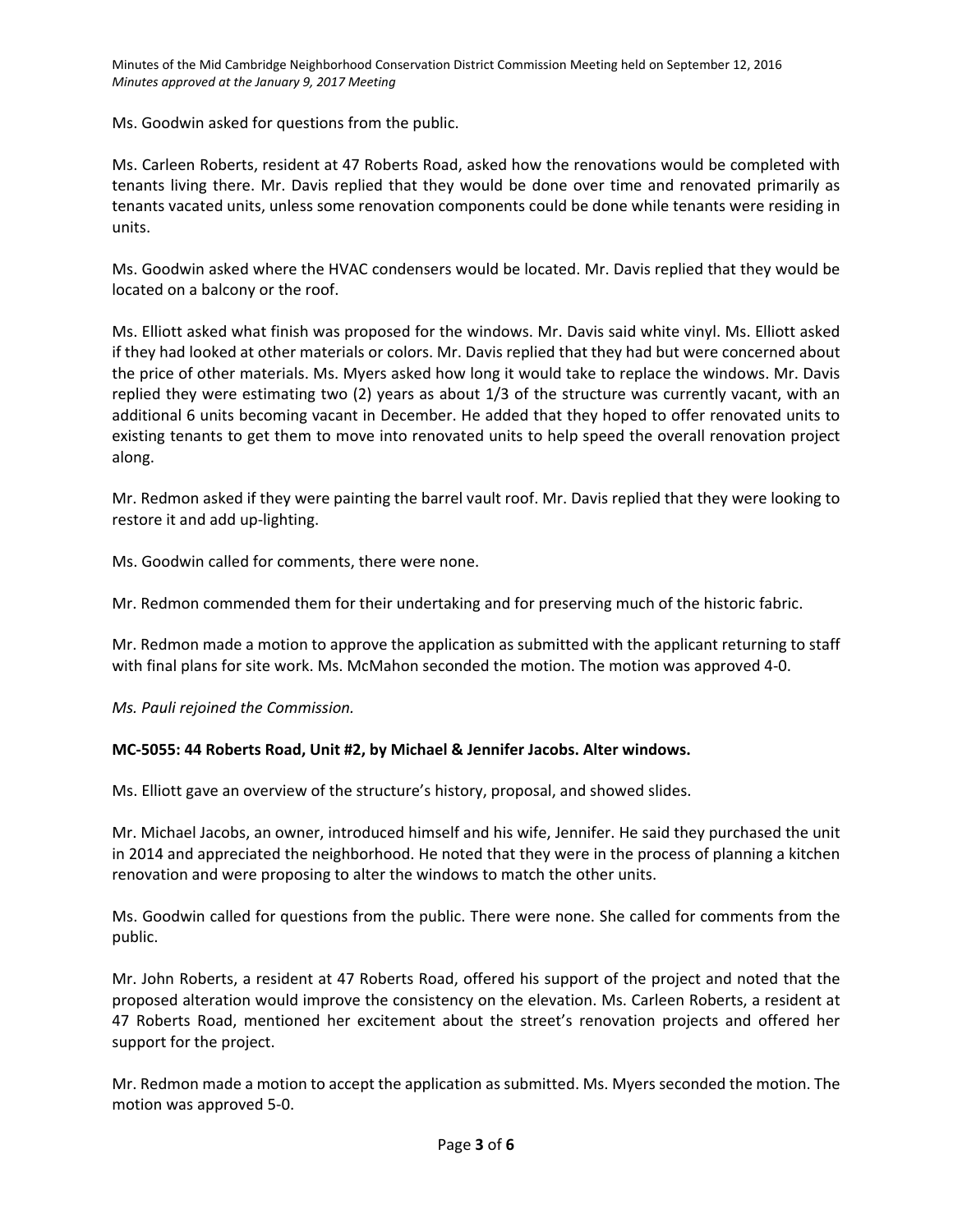### **MC‐5056: 6 Maple Avenue, by John Herron & Julia Moore. Construct addition and alter grade for driveway.**

Ms. Elliott gave overviews of the structure's history and application, then showed slides.

Mr. John Herron, an owner, introduced himself and his wife, Julia Moore. He noted they had owned the structure for the past 13 years and had supported the Mid Cambridge Neighborhood Conservation District. He shared that their goal was to downsize while staying in the area but constructing an addition styled as a carriage house rather than subdivide the interior of the main house.

Mr. John Lodge, the architect for the project, said that the plan was to create most of living space on one floor with a second floor for a guest room and office. He noted that the site sloped from Maple Avenue back toward Fayette Street and thus the first floor would be about one and a half (1 ½) feet below the existing level of the primary structure. He noted that the majority of the proposed structure would not be readily visible from the public way due to the grade change of the lot. Mr. Lodge added that the proposed two story volume would have clapboards along with a new open picket fence wrapping exterior of property.

Ms. McMahon asked if they were selling the house. Mr. Herron replied that their goal was to occupy the rear unit and sell the primary structure as a single family. Ms. Myers asked if the units would be separate dwellings. Mr. Lodge replied that they would be attached condo units. Ms. Myers suggested returning with a 3‐D model because of the complexity of the proposal.

Ms. Goodwin echoed Ms. Myers request for a 3-D model with the adjacent buildings massing represented.

Ms. Pauli asked if there were new shadows created. Mr. Lodge replied possibly, but noted that it would not cause shadows on the neighboring properties.

Ms. McMahon asked if trees were being removed. Mr. Lodge said no, with the exception of one small tree that was ailing in the right side (south) yard.

Mr. Redmon asked if the roof of the one story element would be used as a roof deck. Mr. Lodge replied no that it would be covered with succulents or gravel.

Ms. Goodwin asked if there were parking issues. Mr. Lodge said no that it conformed to meet required parking on‐site. Ms. Goodwin asked what was being added to the site for parking. Mr. Lodge said that currently there was a fence and cobblestone drive. He said that the drive was proposed to be extended and two parking spaces would be provided.

Ms. Constance Hilton, resident at 2 Fayette Park, said her property directly abutted the lot. She said Fayette Park was a multifamily street with a higher density than 6 Maple Avenue. She expressed concern over the parking spaces toward Fayette Park, the potential change to the living experience on Fayette Park and the loss of the existing trees/vegetation.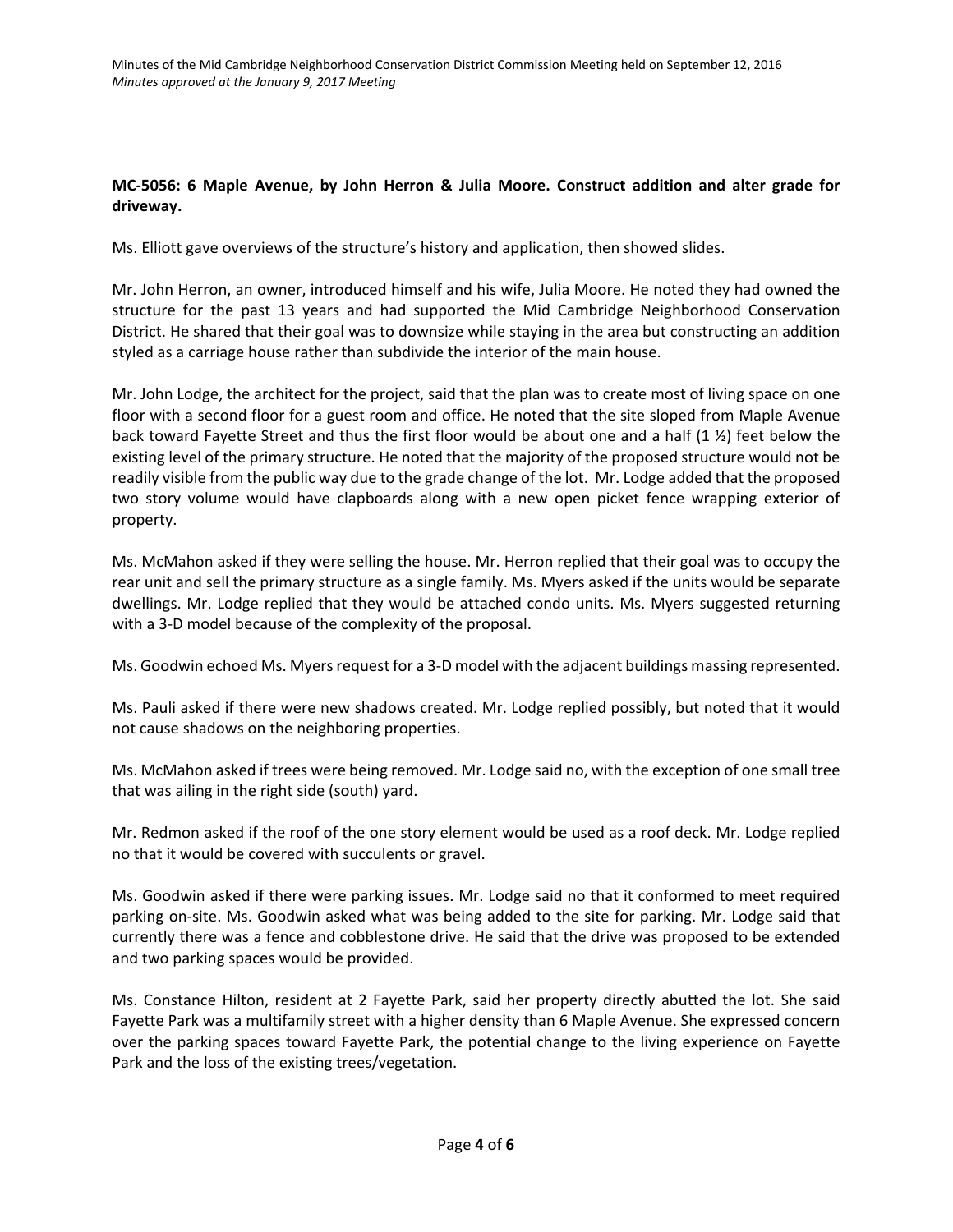Ms. Moore noted that the space abutting Fayette Park was a turnaround space and that they were not proposing to remove the apple tree. Mr. Herron said he would be happy to work with abutters and accommodate their concerns along with proving additional landscaping.

Ms. Hilton asked what the distance from the shed to the rear property line. Mr. Lodge replied about 24 feet. Ms. Hilton asked for the height of the shed. Mr. Lodge replied eight (8) feet. Ms. Hilton expressed concern over the loss of thru-views and water run off as Fayette Park had problems with wet basements and rats.

Ms. Goodwin recommended continuing the application to allow the applicant to meet with abutters, work out details and possibly for the Commission to have an Architect's Committee meeting on‐site. The applicants agreed.

Ms. McMahon expressed concern with the potential impact on the primary structure and didn't feel that adding additional housing stock was necessary for Mid Cambridge. Mr. Herron noted that there was a low supply of housing in Cambridge and felt adding additional housing stock would be helpful to the area. Mr. Redmon added that models and 3‐D views might be helpful to explain and visualize the project.

Ms. Hilton added that she hoped that projects would reflect the character of the area versus having a negative impact on the character of the house such as the alterations on the white house at the northeast corner of Maple and Broadway, which occurred before the district was enacted.

Mr. Redmon made a motion to continue the application until the October 17, 2016 hearing. Ms. Pauli seconded the motion. The motion was approved 5‐0.

#### **Minutes**

Ms. Myers made a motion to approve the minutes from the May 2, 2016 meeting as submitted. Ms. McMahon seconded the motion. The motion was approved 5‐0.

Ms. Myers made a motion to approve the minutes from July 11, 2016 as submitted. Ms. McMahon seconded the motion. The motion was approved 5‐0.

Mr. Redmon made a motion to adjourn the hearing. Ms. McMahon seconded the motion. The motion was approved 5‐0 and the meeting was adjourned at 7:43pm.

Respectfully submitted,

Samantha Paull Elliott Preservation Administrator